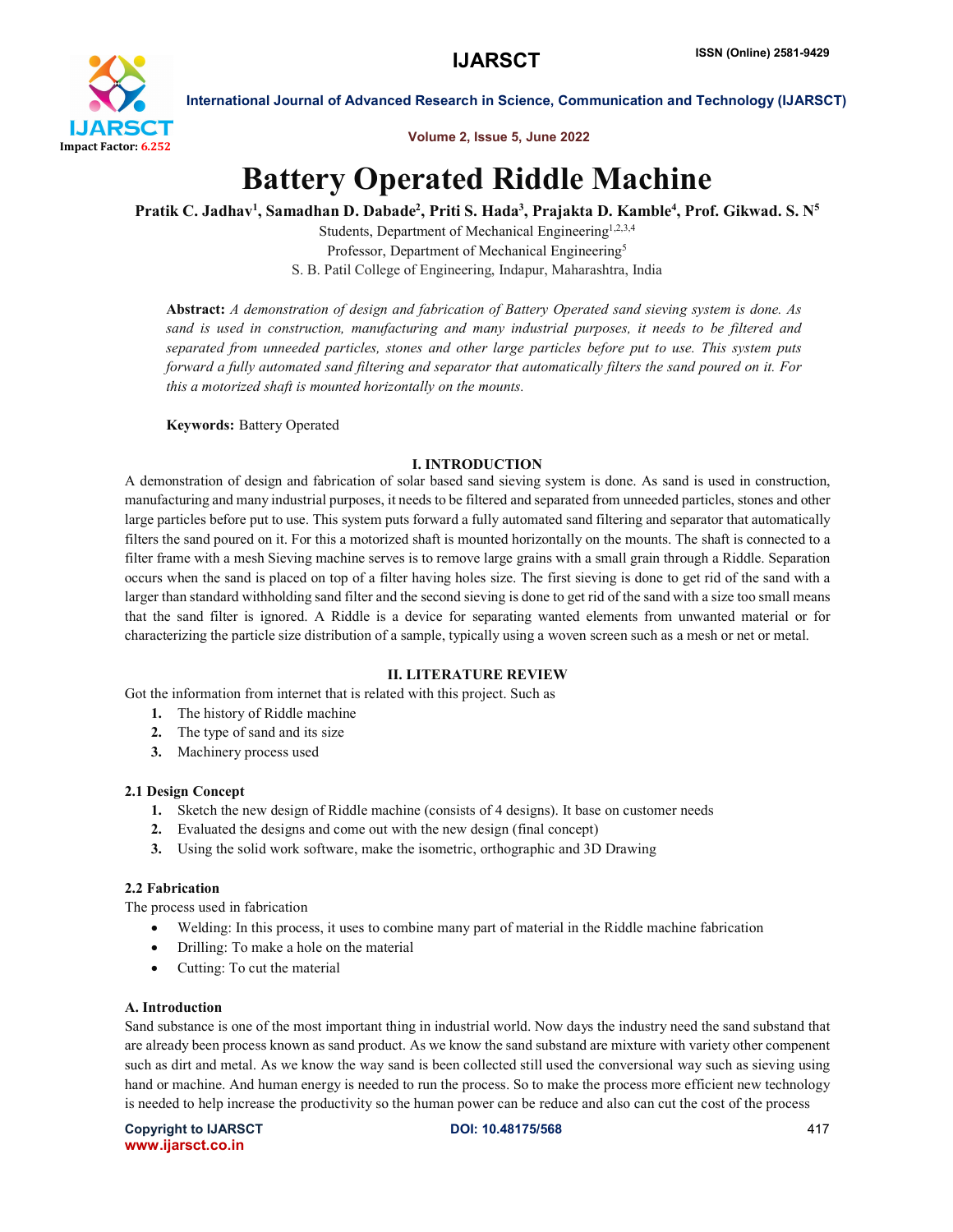

#### Volume 2, Issue 5, June 2022

### B. History of Riddle Machine

The history of Riddle particles size analysis can be dated back to the earliest time even before the early man. It was used as a tool for separation, Riddle was invented in mount Tinamtai an ancient place known for its beautiful land scape Riddle, which is early called fen shaii, wedu shaidi in Chinese is made up of remie as screen and bamboo as frame. Ancient native in tiantai crashed wheat in stone mortar, separated flour with Riddle, and then made ambrosia to worship heaven. To the memory of this great invention, a well was dunged and named as Preshai well. It is located in tiantai country. With the development of human civilization and technology, Riddle as a tool becomes more and more close to human life, with social progress and technological development, Riddle are more and more used in industries and the quality need is increasing. This has led to an increase in the filter cloth mill, which lies at the foot of mount Tinantai for instance, provides various standard sample Riddles for chemical engineering and fine chemical industries to make them contribute to the industrial development. Most of the materials in copper and stainless steel. Different types can be provided such as stainless steel screen and chromium electroplated flames. The mesh is from 5.600 and diameter are 20 and 25cm

#### III. THEORY OF SIVEING

The main use of sieving is in size analysis where a mesh of Riddle of decreasing aperture size is commonly used to obtain data in size distribution of samples. A sample is placed on coarsest Riddle. The nest of Riddles is vibrated so that particles on the Riddle are presented to apertures in the surface of the Riddle. Particles which are smaller than the aperture will pass through and fall into the lower Riddle, whilst particles which are larger than the aperture will be retained. In this way a vertical classification based on the size of particles relative to Riddle aperture is obtained. If one consider the process, a number of factors arises.

- 1. The passage of particle through the Riddle
- 2. the efficiency of the grading of sample (soil)
- 3. Mesh structures on the plate
- 4. Particles shape

Suspended large particles to pass through the pores of the Riddle plate will be retained on the top plate, these particles are called the bulky particles. Under the bulky particles, we have cobbles and silt particles which cover a large range and sizes, however, they are bulky in shape. The term bulky is confined to particles that are relatively large in all three dimension, as contrasted to platy particles in which one dimension is similar compared to the other two. The bulky shape has the following four subdivisions listed in descending order.

They are Angular, sub-angular, sub-round, round. That is how they pass through the Riddle mesh of different sizes. The Riddle plates are four in number and the angular particles will retains on top as overlap for the sub-angular that passes through the second plate called underflow, after which the sub-round, round, intermediate, subintermediate and fine particles.

The shape of an individual particle is conveniently expressed in two of the sphericity which is independent of the particles size for a spherical particles of diameter  $DP = 1$ ; for a non-spherical practical, the spherical is defined by the relation

$$
Os = 6yp \dots (1)
$$

DPsp

Where  $DP =$  equivalent diameter or nominal diameter of particle

 $Sp = Surface$  area of one particle

 $YP = Size of one particle$ 

To get the percentage retained on any Riddle plate after the passage of the underflow, it is gotten by dividing the soil retained by the total soil weight and multiply it by 100%.

Percentage retained = Weight of soil retains  $X$  100% Total soil weight

### IV. DEFINITION OF RIDDLE

Riddle is an implement consisting of a wire or plastic net attached to a ring.

Riddles are used for separating a finite range of particles sizes, dependent on the nature of the method used.

Riddle analysis may be carried out using a nest of Riddles, each lower Riddle being of smaller aperture size. Generally, Riddle series are arranged so that the ratio of aperture sizes on consecutive Riddles is 2,  $2\frac{1}{2}$  or  $2\frac{1}{4}$  according to the

Copyright to IJARSCT DOI: 10.48175/568 418 www.ijarsct.co.in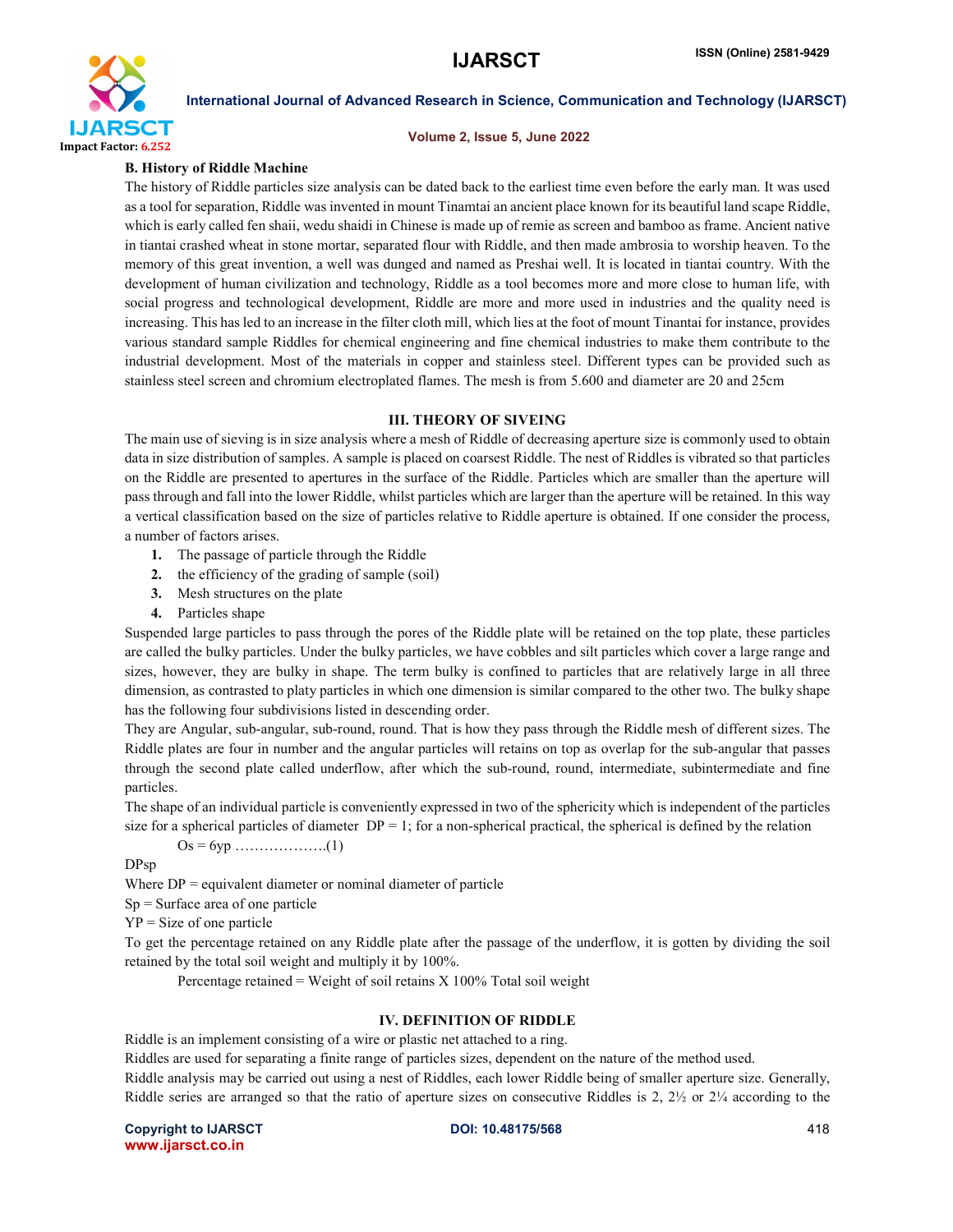

#### Volume 2, Issue 5, June 2022

closeness of sieving which is required.

The Riddles can either be mounted on a vibrator which should be designed to give a degree of vertical movement in addition to the horizontal vibration, or may be hand shaker.

The classification of particle into sizes is effected by retaining high range of sizes while allowing the passage of low ranges through the Riddle opening to the other side.

Those particles that are retained at the surface of the Riddle are larger than the Riddle openings and therefore called the oversize or tail. While the undersize or fines are smaller than the Riddle opening. From this analysis, it is then implies that the sole function of a Riddle is to separate any material feed into two fractions undersize and oversize. Industrial screens are constructed with metal bar woven wire, silk cloth, punched or perforated metal plates. Every Riddle (screen) is characterized by the dimensions of the opening. The opening is correlated in mesh which is the number of openings per linear inch from the centre of any wire to a point one inch apart. The Riddle ranges from 150 meshes (0.104mm) to 10mesh (1.651mm) size. However, the actual openings are smaller than the corresponding mesh numbers due to the thickness of the wires. The Riddle size opening called aperture is the minimum clear space between the edges of the opening in the Riddle surface. The mesh size and the opening area are related to the size of the opening and the diameter of the wire.

 $A = 02 - OM$  $[O + D]$  2 Where  $A =$  Opening Area  $O = Size of Opening$  $M = Mesh$  $D =$ Diameter of wire

#### V. GRIZZLY RIDDLES

They are most suitable for coarse fractions containing few fines. Grizzly Riddles have the sampling of design and construction and it cheap to maintain. It consists of grid of two parallel bars separated by spacers containing the Riddle surfaces with the Riddle openings. The bars are spared to a predetermined distance of 50mm to 200mm. The entire arrangement is titled to a given angle to the horizontal. The feed is introduced at the upper part of the grid. As the feed particles roll downward the slope the undersize pass through the opening while at the other and of the grid is the discharge of oversize. There are two forms of Grizzly Riddle –stationary and vibrating Riddles. The stationary grizzlies are selfoperated on introduction of feed. It requires no power and thus making it the cheapest to maintain. But provides low efficiency of separation and scarcely applied in process industries. Vibrating Riddles are distinguished by mounting a set of bars on eccentrics which allows for to and fro movements. The vibrating grizzlies are mostly desirable due to itsrelative high efficiency.

#### VI. REVOLVING RIDDLE

This type of Riddle was once widely used. It is being widely replaced by vibrational Riddles (screen). They consist of cylindrical frame surrounded by wire cloth or protected plate open at both ends and inclined at a slight angle. The materials to be screened are delivered at the upper end and the oversize is discharged at the cover end. The desired product falls through the wire cloth openings. The screen revolves at a relatively low speed of 15 to 20 rpm/mm. The capacity is not greater and efficiency is relatively low machine. Using the electrical motor it vibrate as it mechanism It has many different size layer so the sand comes in variety size. We just need to choose the size. The magnet also is installed in this machine to remove the any metal substand. Because metal can cause corrosion.

### VIII. CONCLUSION

In size separation operation, Riddle is mainly used. Other size separation equipment's includes cyclone separator, electrostatic, precipitator, settling chambers, bowel centrifuge etc. The Riddle equipment consists of a set of Riddles. The size of the solid particles should be uniform throughout the Riddle plate. For practice, a high degree of separation is achieved in Riddle equipment than any other equipment, and as sensitive to the soil particles. The occurrence of blinding which depends on the usage of the equipment without can be avoided by cleaning the Riddle equipment after usage.

Copyright to IJARSCT DOI: 10.48175/568 419 www.ijarsct.co.in